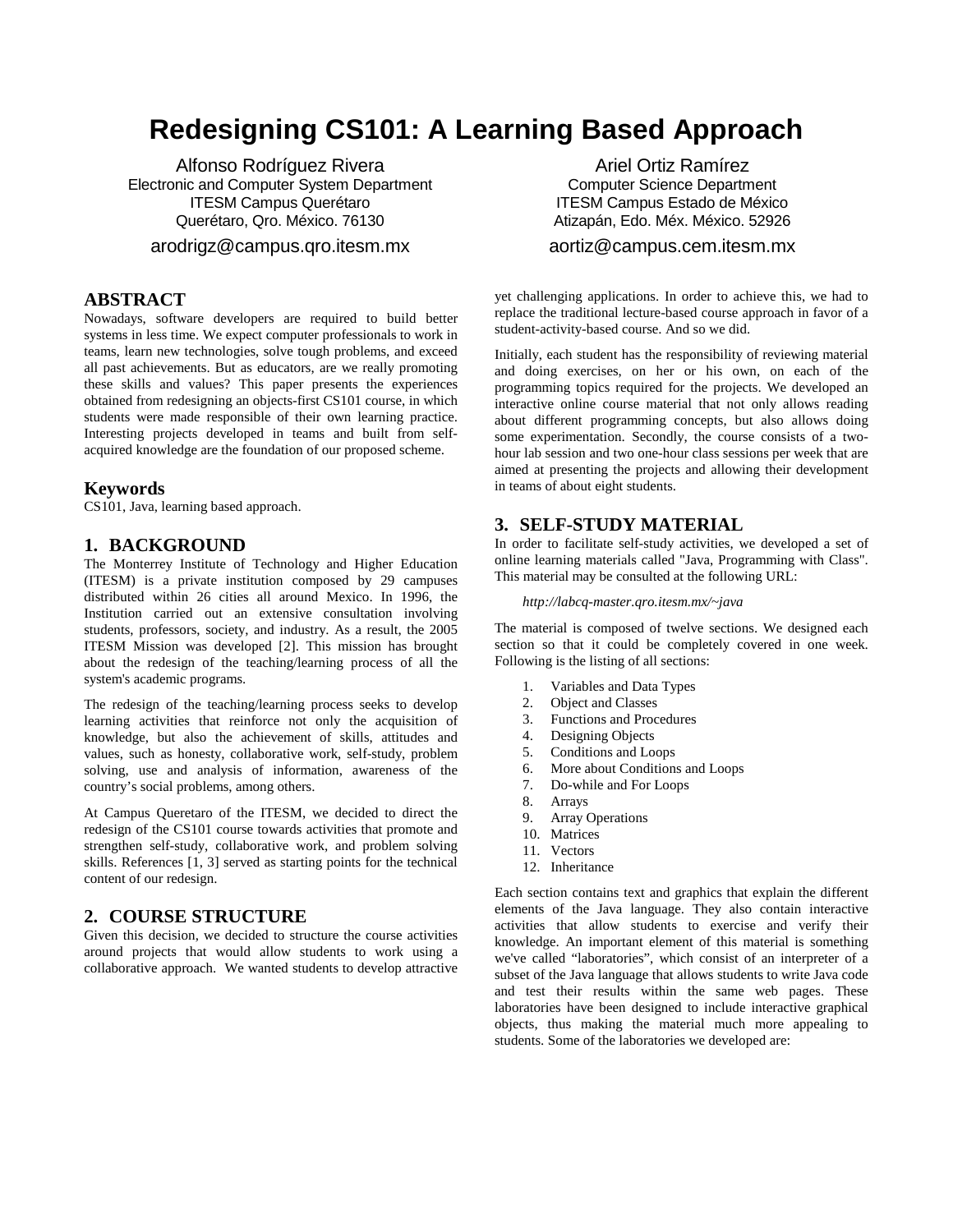- 1. Graphic Objects
- 2. Billiards
- 3. Bug, a Turtle Graphics environment
- 4. Arrays and Matrices

Some of theses laboratories are shown in figures 1 and 2.



**Figure 1** 



**Figure 2** 

# **4. PROJECT BASED LEARNING**

One of our main redesign goals was to introduce programming as an interesting and challenging activity. We wanted our students to undertake and solve problems that are traditionally developed in advanced semesters. We wanted to reach further, so we took these projects as the course driving force. All the learning activities rotate around these projects.

During the course, students develop eight projects:

- 1. "Build your own world", that consists of writing web pages that identify the work groups and each of its members.
- 2. "Graphical objects", where applications with different graphical interfaces are developed.
- 3. "Functions", where students develop a complete graphical application that carries out different mathematical computations.
- 4. "Game", that consists of the development of a graphically animated game that responds to keyboard events.
- 5. "Interaction", another graphical application. In this case, the application contains different scenes with objects that respond to mouse events,
- 6. "Multimedia", is a project that includes sounds and animations where different arrays of objects are used.
- 7. "Image Processing". In this project different applications are developed in which an image is represented as a matrix of Color objects. The operations applied to the image include: change of color, image inversion, and the "impressionist" effect (see figure 3).
- 8. "Inheritance", the final project that involves the concept of inheritance.



#### **Figure 3**

Each project is developed in teams of eight students on average. Afterwards, each student must produce individually a new version of the application.

In order to ease the development of graphical applications and to avoid dedicating too much time to the handling of Java graphics, we created an application framework class library that encapsulates the creation of special objects (such as text fields and buttons) and the event handling routines. The development of an application consists of writing Java code over a skeleton that contains four methods called start, paint, respond, and mouse which are responsible for responding to the basic mouse and keyboard events.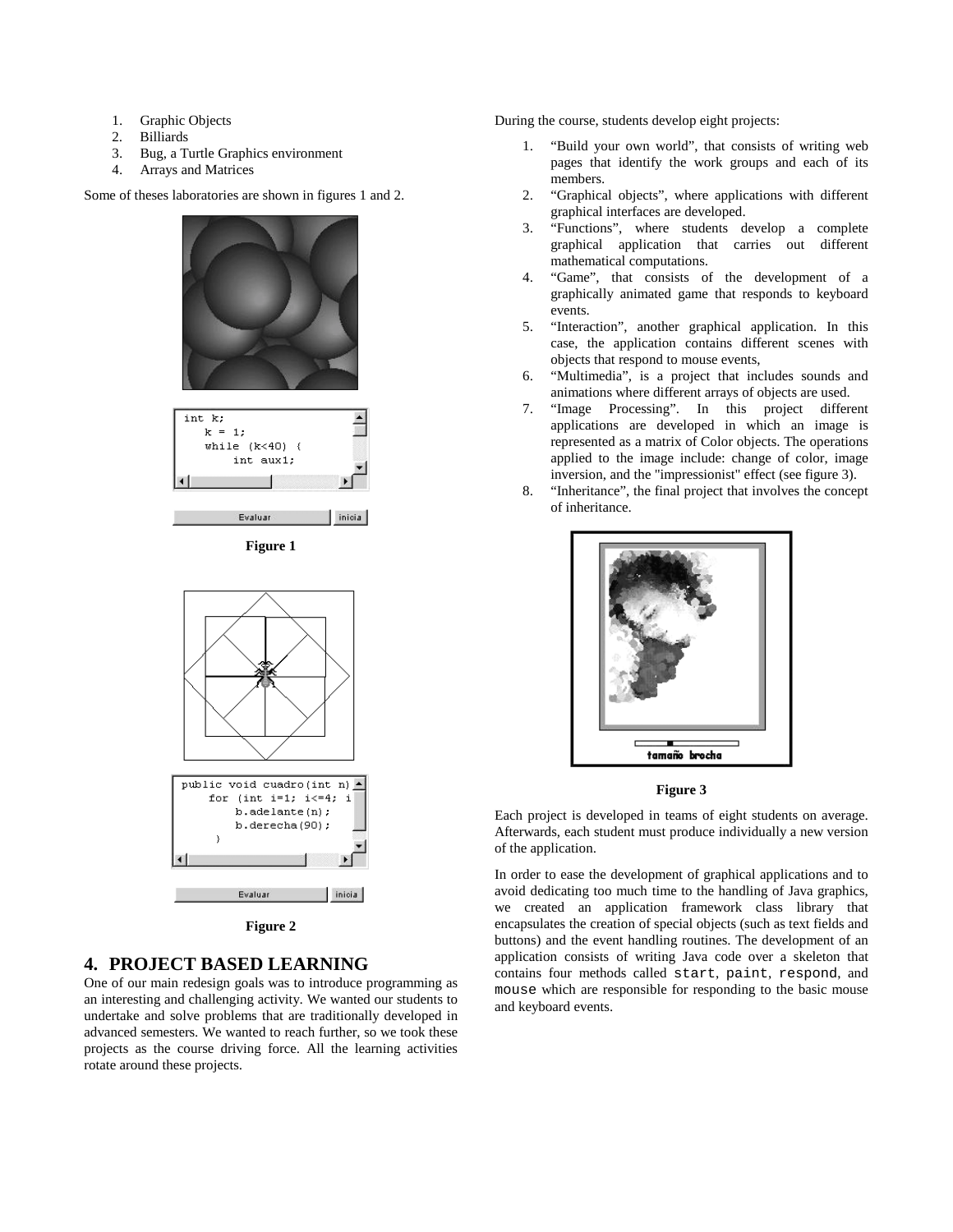### **5. COLLABORATIVE WORK**

In order to promote collaborative work among students, we require projects to be developed in teams. Each team has a minimum of six members and a maximum of ten. Teamwork is done during the class and lab sessions (a total of four hours a week).

For each project, we define the different roles that each student will perform within their teams. One of the roles is the team leader. At the start of every project, every team receives a document that describes the project to undertake. The team members define the different activities that must done in order to complete the project. Every suggestion and commitment done by students is properly documented during each meeting. This documentation is reviewed at the following session.

In order to promote integration among students, the first activity of the semester consists of the development of a web page in which the team is identified with a name, a story and a symbol. This team identity allows us to organize assessments and knowledge evaluation exercises coordinated by students of other teams.

### **6. RESULTS**

Our computer science course has been taught this way since January 1998; every semester we teach an average of five groups composed of 20 students each. Initially, students and faculty had a hard time adapting to this new scheme.

Students faced the challenge of being the first generations using Java as their first programming language. We also expected them to take a different attitude regarding their responsibility towards the learning process. With time, this scheme stopped being a novelty. There are already several generations who have gone through this experience, thus allowing the establishment of help networks among students of different semesters. Furthermore, students have been highly motivated to try to surpass the projects developed by previous generations.

The following text is a quote from a senior year student that began his computer science education using the stated approach:

"Just a few months away from my graduation, I feel quite confident about the different skills that are required in order to get into a high quality organization. Yet this degree of confidence that I have acquired couldn't be possible without the personal and professional development process that we, as students, go through at the Monterrey Tech. I can honestly state that the ITESM has provided me two essential skills: self-learning and teamwork. I can assert with gratitude that these two skills were very much encouraged from the very start of my undergraduate education.

"I distinctly remember my first programming course, in which we were responsible of our own learning and knowledge acquisition process. We studied our lessons using a Web platform. This allowed us a lot of flexibility when choosing our studding schedules. It also gave us the opportunity to go deeper into any of the topics we considered interesting. Even though the learning mechanism was centered in the student and not in the instructor (as it has been traditionally), normal classes were very helpful because we had time to ask relevant questions and there was also an important reinforcement of recently learned concepts.

Additionally, when developing team-projects, I realized that working with other people requires greater individual responsibility, but with the advantage that one can learn a great deal from the points of view of other people."

As for the faculty, it was also difficult at first to get them acquainted to their new role as coordinators. Instructors now have to be aware of both teamwork and student self-learning. The professor's task of "teaching" has been limited to a one hour a week question session. This a is quote from a faculty member that teaches a CS101 follow-up:

"As a CS102 instructor I teach several object-oriented topics using C++. It has been quite interesting to observe those students whose first programming course was taught using the Java programming language. There is a noticeable advantage among those who have this background from those who don't. Additionally, there are several skills that I've been able to perceive in these students: a capacity to learn by their own, a great amount of creativity, and a notorious ability to solve relatively complex problems. This has allowed us to have a much more intense CS102 course, because with the stated skills we can cover much more topics in less time. The class sessions are more dynamic because students are already used to reviewing the class material previous to the class itself."

In the year 2000, the ITESM System decided to officially adopt the Java language as the first programming language in all its 29 campuses for the following undergraduate programs: Computer Science, Computer Engineering, Information Systems, and Electrical Engineering. The redesigned CS101 course developed at Campus Queretaro was acknowledged by the Institution's Computer Science Academy as the model to follow during the system wide inception of the Java language.

### **7. GENERAL SUGGESTIONS**

The following list of suggestions summarizes what we have learned. We hope that they may be useful to other OO educators.

- Students must understand the "object" and "class" concept right from the very beginning of the course, at the same time they learn about variables. This allows the use of objects when working with conditions, loops, procedures, and arrays. It also allows students to work with object arrays in the same way as they work with integer arrays.
- Pre-built graphical objects allow students to develop simple applications from the beginning that seem quite interesting.
- Instructors should develop online activities that allow students to experiment with programming concepts without requiring the use of a development environment and all its associated time consuming tasks (edit-compile-correct errorsexecute).
- The Java libraries for handling graphics, multimedia, Internet connections, and so on, should be used in order to design activities that allow students to develop challenging and interesting applications. The complexity surrounding the use of these libraries may be reduced through the design of new class libraries that hide the "advanced" programming details.